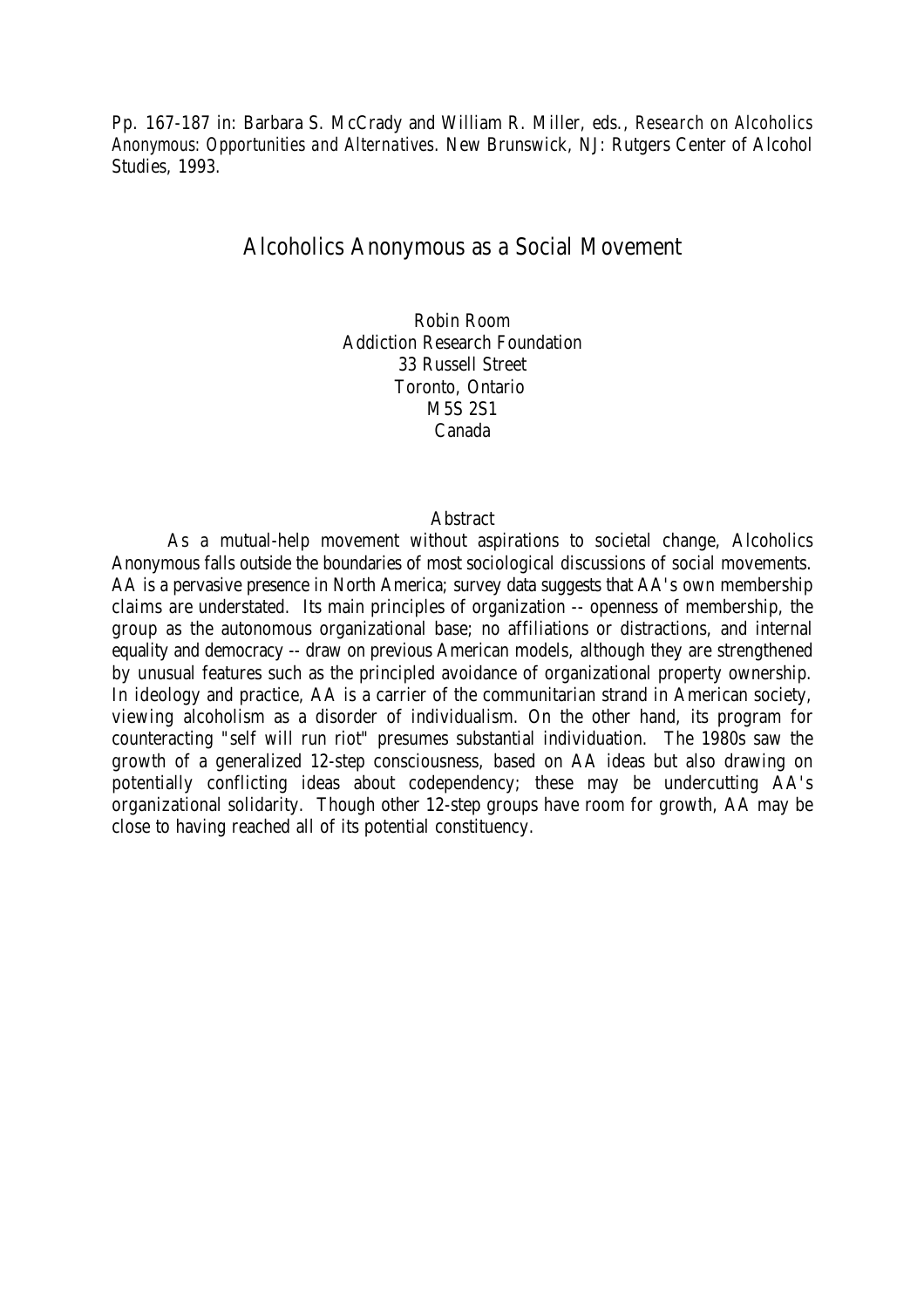There are many potential ways to approach the topic of Alcoholics Anonymous as a social movement, and only a few of them will be given attention in this paper. We will first give brief consideration to the place of Alcoholics Anonymous in the formal sociological literature on social movements. Secondly, we will consider the current extent of membership in Alcoholics Anonymous in the U.S.: how broadly spread is AA's influence in the society, both directly through attendance at AA meetings and more indirectly through attendance at other groups modeled on AA's approach? Next, in view of AA's unique status as an organization which has to a large extent broken Michels' "iron law of oligarchy", we will consider in detail its organizational principles and practices. We will also consider how AA's ideology and organizational principles were from the beginning aimed at overcoming not only alcoholism but egoistic individualism, which might be viewed as the leading disorder of modernism. Lastly, we will consider the relation of AA's ideas and AA as an organization to the generalized 12-step consciousness which has come to the fore in the 1980s, and possible directions of future development of the movement.

## AA and the Social Movement Literature

Traditionally, for sociologists the prototype of a social movement was a workers' movement -- a class-based movement to change society in the interests of its members' class. It has been pointed out, however, that already in the 19th century, in addition to such "beneficiary" movements, movements such as abolitionism and temperance based largely on "conscience" constituencies were prominent on the American scene (Zald, 1988). In recent years, there has been a mostly European literature on "new social movements", bringing into the analytical frame movements such as the ecology movement or the peace movement, whose members are aiming at social change, but are not acting on behalf of their own class or sectional interest. Considering AA in the light of this literature, Bloomfield (1988) and others have concluded that AA shares some characteristics of these "new social movements".

In other ways, however, AA does not fit the usual sociological meaning of "social movement". A social movement is usually thought of as aiming at change in the society in which it operates, while AA seeks only personal change among its members, and specifically renounces any ambition to change the surrounding society. It is clear that the conceptualization of social movements, and the focus of the literature, will have to be rethought if AA is to be fitted in. On the other hand, as we will discuss, there are signs of the emergence alongside AA of a generalized "12-step movement" with a greater resemblance to the traditional model of a social movement.

An alternative framing of AA is as a religious movement. To those approaching AA from a strictly rationalist frame (as many researchers do, and as a self-consciously scientific approach usually does) the references to "God as we understood Him", and the requirement to surrender to a higher power, are clinching evidence that we are dealing with a religious sect or movement. Further evidence, if it were required, can be drawn from AA's connection with the Oxford Group Movement at its inception, and from the parallels between AA's ideology as spelled out in the Twelve Steps and the ideology of the Oxford Group Movement (Bufe, 1991; Peterson, forthcoming).

On the other hand, when Bufe (1991), who is critical of AA from a rationalist position, compares AA's characteristics with those of a presumptively destructive religious cult, he concludes that AA does not fit many of the characteristics he enumerates for such a cult. In AA's own self-definition, it is a movement of spiritual renewal, but it is not a religion. Comparing AA with religious movements in general, Mäkelä (1990) has noted that it would be an unusual religion indeed which showed as little interest in origins and afterlives as AA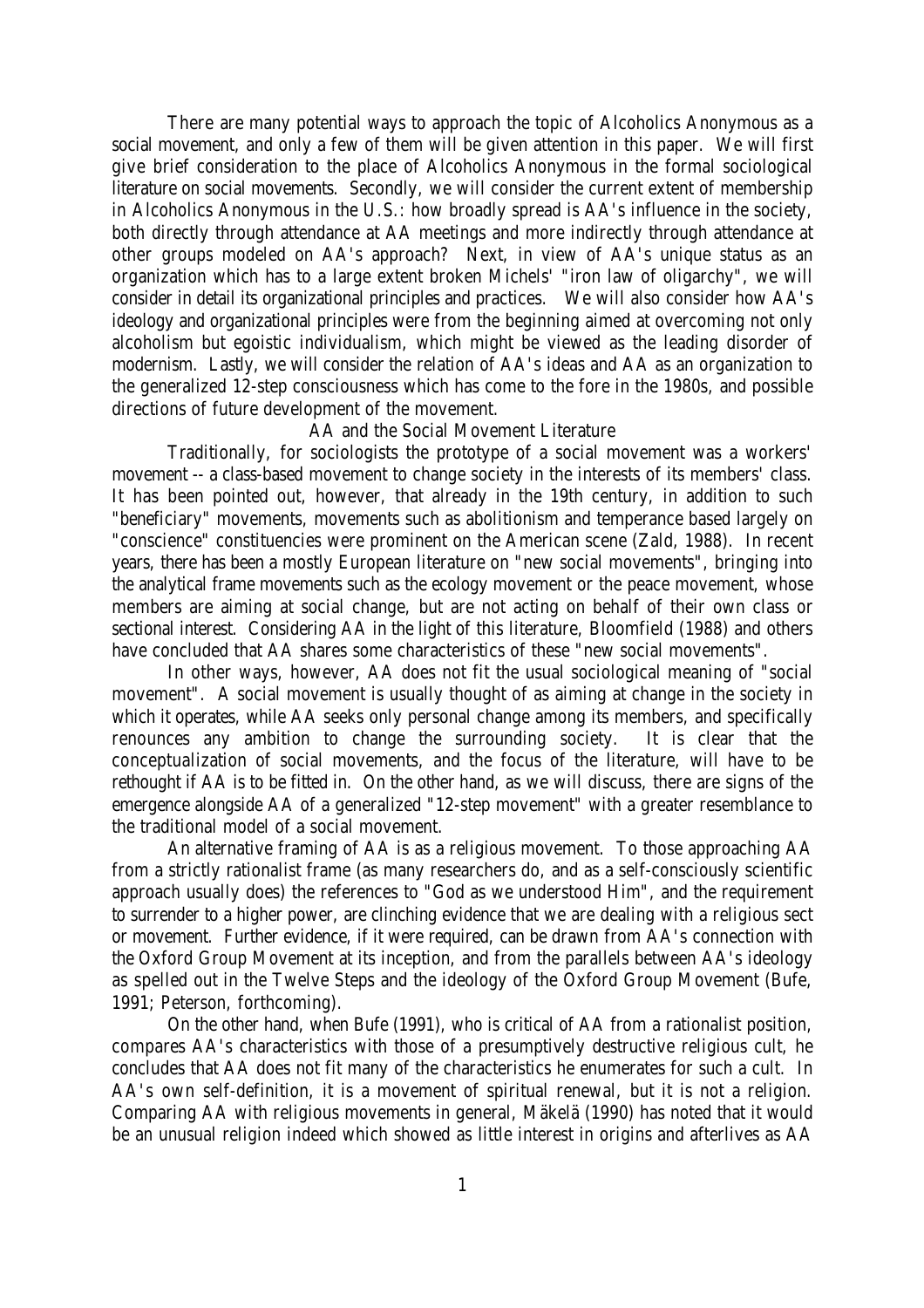does. As an organization, AA thus does not neatly fit the usual descriptive categories of social science. This is of course more of a problem for social science than for AA. AA began as an organization sui generis, but it has become the prototype of a burgeoning category of mutual-help organizations. It is time that the sociology of movements and organizations took note.

The Extent of Membership in AA and Other Twelve-Step Groups

Alcoholics Anonymous was founded in 1935, but grew slowly at first, attaining about 100 members by the time it gained national media attention in 1940. After a period of sharp growth in the 1940s, AA's rate of growth flattened out in the 1950s, and then resumed a steady growth in the late 1960s and up to the present (Leach & Norris, 1977; "A Generation . . .", 1987). AA's own estimate of its membership in the U.S. and Canada in early 1990 was 978,982 ("Triennial Surveys . . .", 1990) -- about 0.48% of the population over age 18 of the two countries.

We recently were able to compare AA's own estimate of membership with estimates derived by other means (Room & Greenfield, 1991). As part of a 1990 nationwide study of drinking practices and problems, interviews were conducted with 2058 persons aged 18 and over, constituting a national adult probability survey of the conterminous United States (completion rate 70%). As part of this survey, respondents were asked a small series of questions about their attendance at Alcoholics Anonymous, other 12-step groups, and other support or therapy groups. In another section of the questionnaire, respondents were asked about going to any form of treatment for "a problem in any way related to your drinking", and, for those answering yes, were asked about attendance at each of a list of agencies including AA.

Altogether, 3.1% of the adult population reported that they had ever been to an AA meeting about an alcohol problem of their own, and 1.5% reported that they had been within the last year. The 1.5% figure for attendance in the current year, of course, is three times AA's own statistics for current membership, suggesting that AA's membership counts are quite conservatively derived. On the basis of our respondents' answers on frequency of AA attendance, the top 0.5% of the sample (only a handful of cases, of course) each reported attending AA meetings 100 or more times in the last year.

However, these figures for attendance about one's own alcohol problem by no means exhaust the range of AA's influence in the population. Asked more generally about attendance at AA meetings, implicitly for any reason, 9.0% of U.S. adults reported having done so at some time in their life, and 3.4% reported having done so within the last year. Comparing these results, it is clear that attendance at an AA meeting does not necessarily imply a definition of oneself as having an alcohol problem; the attendance may be prompted by many factors, including curiosity or concern about someone else's drinking. On a lifetime basis, only about one-third of those who have been to an AA meeting acknowledge it to be for help with a drinking problem of their own; for the last year, the proportion is 42%.

Attendance at AA meetings far exceeded the proportion who had attended "another support or therapy group for an alcohol problem of your own" (1.9% lifetime, 0.9% in last year). On the other hand, substantial proportions had gone to meetings of other 12-Step groups: 4.6% on a lifetime basis for Al-Anon (1.7% in the last year), 1.7% lifetime for other Adult Children of Alcoholics (ACOA) groups (0.8% in the last year), and 2.8% lifetime for any other 12-Step group (0.8% in the last year). Eliminating overlaps in attendance, altogether 13.3% of the population had attended a 12-Step meeting at some time in their life, and 5.3% had done so within the last year. This compared with 2.6% who had been to a non-12-Step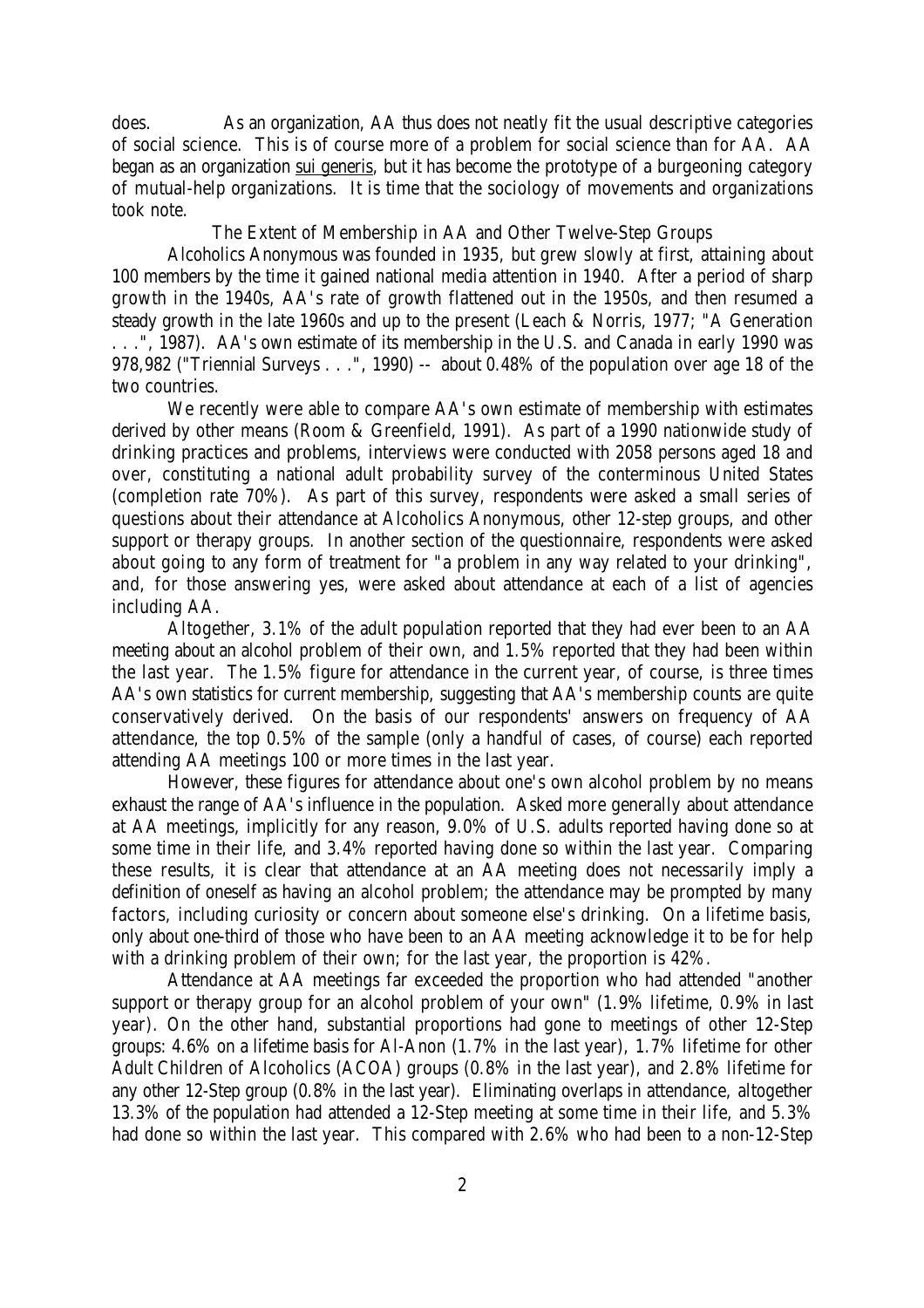support or therapy group for non-alcohol problems, and 8.1% who had seen a therapist or counselor in the last year about a personal problem (not about drinking, and not in a support or therapy group). 12-Step meeting attendance thus plays a dominant role in support or therapy group attendance in the United States, and the reach of 12-step groups into the population is not far short of the reach of therapy or counseling of any kind.

A much larger portion of the general population, then, has some familiarity with AA practice and ideas than would be implied by AA's claimed membership of about ½% of the adult population. The results also make clear that AA's influence is not limited to those who have attended its meetings. Apart from the 9% who have ever attended AA meetings, another 4.3% have attended meetings of some other 12-step group, with more attending Al-Anon than any other group. Thus, about half as many people in the general population have attended an Al-Anon meeting as have attended an AA meeting. On the other hand, these figures remind us that, despite the proliferation of other 12-Step groups, AA still plays a dominant role in 12 step attendance.

 While there is a well-developed research literature on AA, literature on other 12-step groups, other than the groups' own literature, is not well-developed. The new developments of the last ten years -- the burgeoning of new 12-step groups, notably including the ACOA movement and the development of a new consciousness of membership in a general 12-step movement -- have received only sketchy attention and little analysis. Yet these developments in organization and consciousness may well be among the more significant aspects of recent social changes in America. It may be argued that the radiation of the 12-step movement outward from AA is part of a process which bids fair to restore alcohol issues to the central position they occupied in American history in the century before 1930.

#### Organizational Principles of AA

Any continuing organization must make a series of choices about its internal organization and its relation to the outside world. How is membership in the organization to be defined -- to what extent inclusively or exclusively? What is the basic unit of organization: is it the individual, a face-to-face group, or some larger group? What are the forms of relation within the organization, both between individuals and between groups: egalitarian, hierarchical, a client/professional relation, or some mixture of these? Where in the organization are its assets held, and who controls them: the face-to-face group, the organization as a whole, an oligarchic trustees committee, etc.? How does the organization approach the outside world: evangelically, seeking alliances, or with a stance of splendid isolation?

AA's organizational principles steer a clear path through these questions. Membership is defined inclusively; on the other hand, the stance to the outside world is isolationist, neither accepting nor seeking outside influence. Power resides at the base, in the "group conscience" of the face-to-face group; all superstructures are defined as responsible to the base group level. Forms of relation are egalitarian, both within the group and between groups. Thus group officers and delegates are elected by group members, and incumbency is expected to rotate between members. Groups are autonomous, and cannot be subject to control either by other groups or by some superior body. The problem of where assets are held is solved in large part by a prohibition on owning property or holding substantial assets. As we shall note, there are nuances and even exceptions to these general choices, but their general direction is clear. To an unprecedented extent, AA has succeeded in creating an organization which breaks Michels' "iron law of oligarchy" (1958), by building in structures and principles which minimize the professionalization of leadership and keep effective organizational power at the level of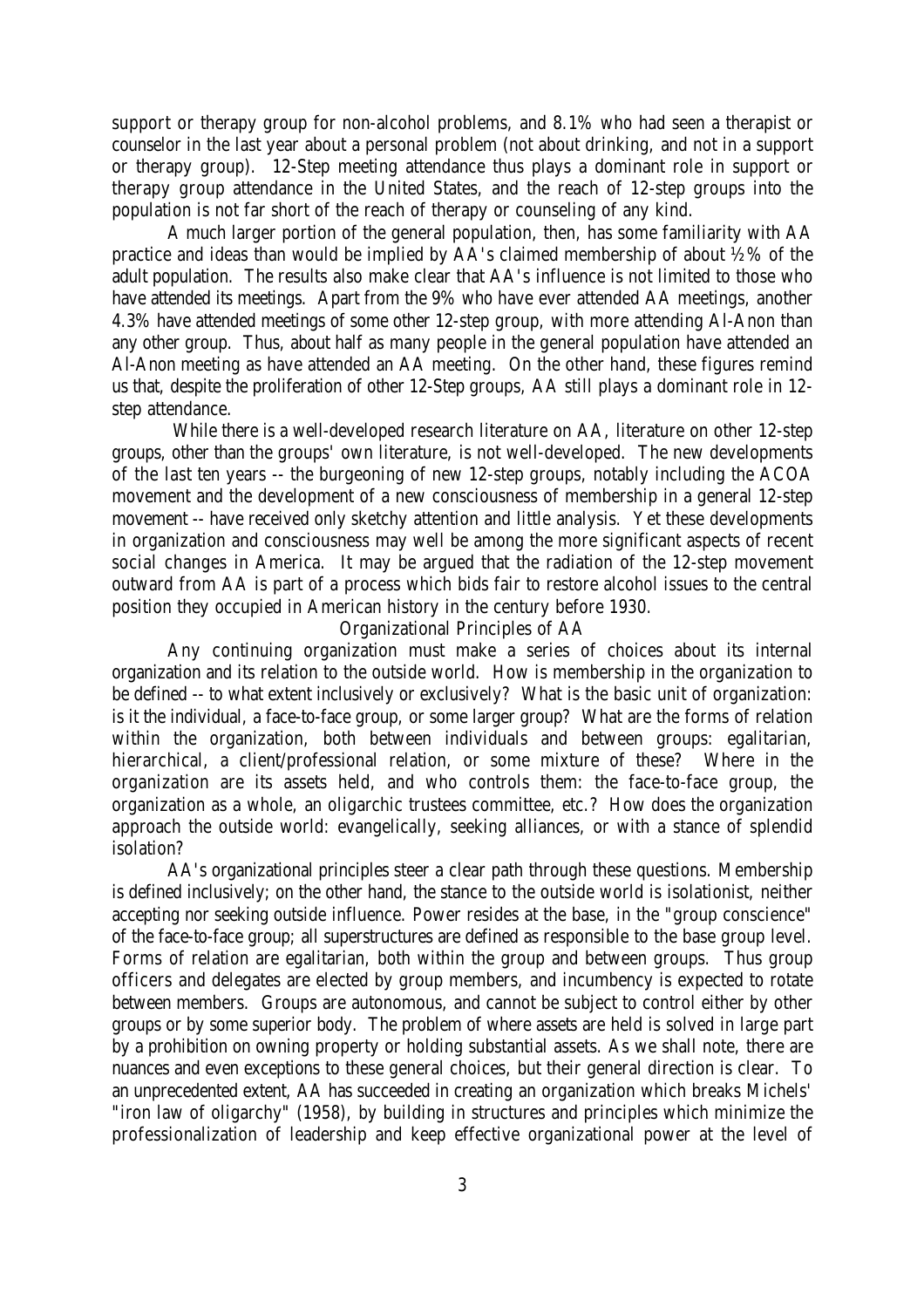egalitarian face-to-face interaction. From another perspective, Bufe (1991) has remarked how well AA has carried into practice the organizational ideals of classical anarchist thought.

The heart of AA is a quintessentially oral occasion: the meeting. The movement certainly has written texts, in the form of Conference-approved literature, national and local magazines and newsletters, and a rich diversity of unofficial publications. But much of how AA operates is carried in an oral rather than a written tradition. Even a feature of AA as important as sponsorship is carried in the oral tradition; it is nowhere discussed in Twelve Steps and Twelve Traditions (Anonymous, 1953). For another example, there is no central specification of an order of proceedings at an AA meeting, nor is it handed out in written form to participants; if it is written at all, it is on a dog-eared sheet handed on from one group secretary to another.

Like much else in AA, then, its organizational principles are carried in part in written form and in part orally. The primary written locus of AA's organizational principles is the Twelve Traditions, first published in Grapevine, AA's magazine, in May 1946, and adopted in revised form at the first AA International Convention at Cleveland in 1950. But there are principles of AA's organization which cannot be found anywhere in the Twelve Traditions, or otherwise spelled out in writing. Our discussion of the organizational principles is therefore not organized around the Twelve Traditions, although they are cross-referenced as appropriate.

(1) Openness of membership (Tradition 3). "The only requirement for membership is a sincere desire to stop drinking". AA has none of the ordinary means of maintaining a boundary between membership and non-membership: there is no membership roster to sign, and there are no membership dues. An important corollary of this is that there are no procedures for excommunicating or excluding from membership; AA defines itself as open to all comers.

This is an unusual organizational characteristic. Most political, religious or other voluntary organizations have a well-defined boundary between membership and nonmembership. AA's bans on property and on professionalism (see below) help make its open membership structure feasible: there are no tangible assets for the members to share in or quarrel over, and the AA group is not financially burdened with maintaining professionals (a burden which tends to force a definition of membership in most religious congregations, for instance). The lack of any procedure for exclusion from membership has probably helped in avoiding splits and fractionation of AA as a movement, by removing the possibility of permanent victory in any internal faction fights.

On the other hand, openness of membership and attendance at meetings does sometimes create problems in the management of meetings. While AA meetings generally show a substantial tolerance for deviations from decorum, it is not unknown for obnoxious participants, and particularly drunken participants, to be physically ejected from meetings. Thus Johnson (1987:245) reports that in Southern California "on rare occasions someone who is extremely disruptive may be expelled from a group by disallowing him or her to use the club premises where the meeting is held". The standard AA texts offer no guidance on what to do about a recurrently disruptive attender. Al-Anon texts, which spell out some organizational matters in greater detail than AA texts, do contemplate a kind of informal excommunication from an individual group. For instance, where a member persists in spreading information from the meeting outside the group, "for the `greatest good of the greatest number', he may have to be warned and asked to leave the group if he continues" (Anonymous, 1981, p. 73). A major safety valve is the ability of one or another party in a continuing conflict to simply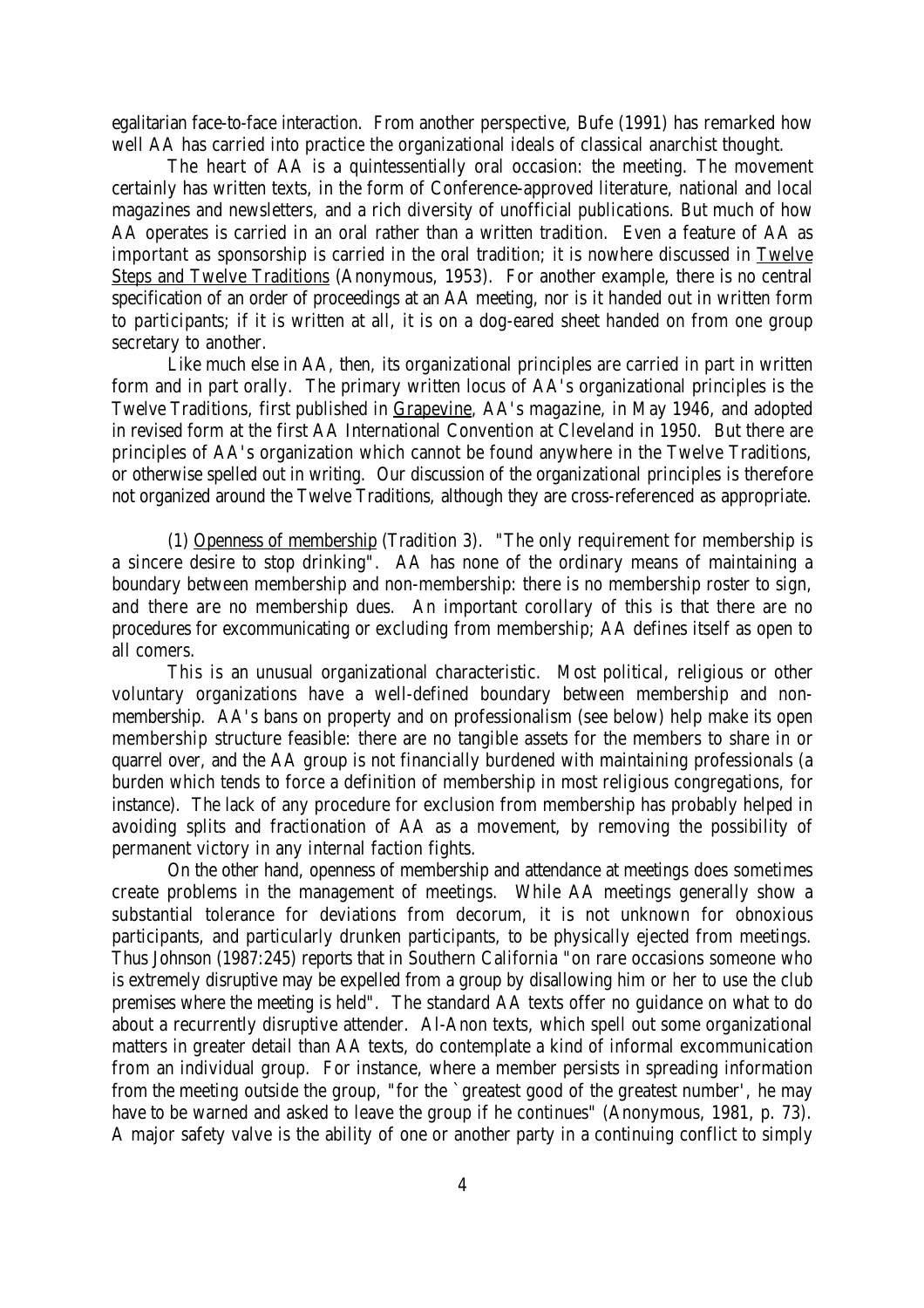form another group (see (2)(b) below). Thus Al-Anon's advice about dealing with a domineering group chairman, if persuasion fails, is that "stronger measures may have to be taken, perhaps ultimately to ask her to leave the group. . . . In some instances the members of such a group have left it and re-formed it without her." (Anonymous, 1981, p. 71).

(2) The group as the autonomous organizational base (Tradition 4). The fundamental organizational unit of AA is the group. A group is defined in terms of those who meet face-toface at meetings scheduled for a particular place and time or times of the week. Individual members may consider themselves members of several groups, although there is informal encouragement to pick one as the "home group". Each group is "autonomous, except in matters affecting another group or AA as a whole" (Tradition 4). In principle, then, on most matters the group makes its own decisions. Just as there is no exclusion rule for individuals, there is no exclusion rule for groups.

The primacy and autonomy of the group is reinforced by several specific organizational principles.

(a) The group as self-governing, subject to no external authority or superstructure (Tradition 9). The discussion in Twelve Steps and Twelve Traditions emphasizes the distinction between "the spirit of vested authority and the spirit of service" (p. 174). AA has an elaborate structure of service boards and committees, elected directly or indirectly by AA groups, but power is firmly defined as lying at the base rather than in the structure: "our leaders are but trusted servants; they do not govern" (Tradition 2). Accordingly, it is noted in Twelve Steps and Twelve Traditions (pp. 173-4), a headquarters communication to a group will be worded in the form of suggestions: "Of course, you are at perfect liberty to handle this matter any way you please. But the majority experience in A.A. does seem to suggest. . . ."

In practice, there are some forms of recognition or non-recognition of AA groups. Johnson (1987:427-431) reports that in Southern California the local central office sends out a delegate to observe procedures in a new group, "to see that the group is not violating the Traditions", before listing it in the area directory of groups and meetings. Listing in the area directory is an important means of recruitment of new members, often by referral by others, so that denial of a directory listing may affect the continuation or growth of the group. But there is nothing to stop an unlisted group continuing and considering itself to be an AA group. Certainly failure to participate in and support AA's service structure does not hinder recognition; about half the groups listed in the directory for a northern California county fail to participate in and support AA's general service structure.

(b) No exclusive territories or franchises. No existing AA group can hinder a new AA group from forming, even if it is appealing to the same population as the existing group. This is a fairly unusual provision for a multicelled organization. In many denominations, the existing congregation has exclusive jurisdiction in a parish or locality; chapters of fraternal organizations usually have an exclusive franchise for some defined population.

The lack of exclusive jurisdictions might be regarded as a corollary of the autonomy of the group, extended to new as well as existing groups. But the wording of the Fourth Tradition ("each group should be autonomous except in matters affecting other groups") could have lent itself to an alternative interpretation, since the formation of a new group might well adversely affect the status of an existing group.

The lack of exclusive territories or franchises provides both a safety valve for internal conflicts and a mechanism for organizational growth. As an AA proverb puts it, "all that is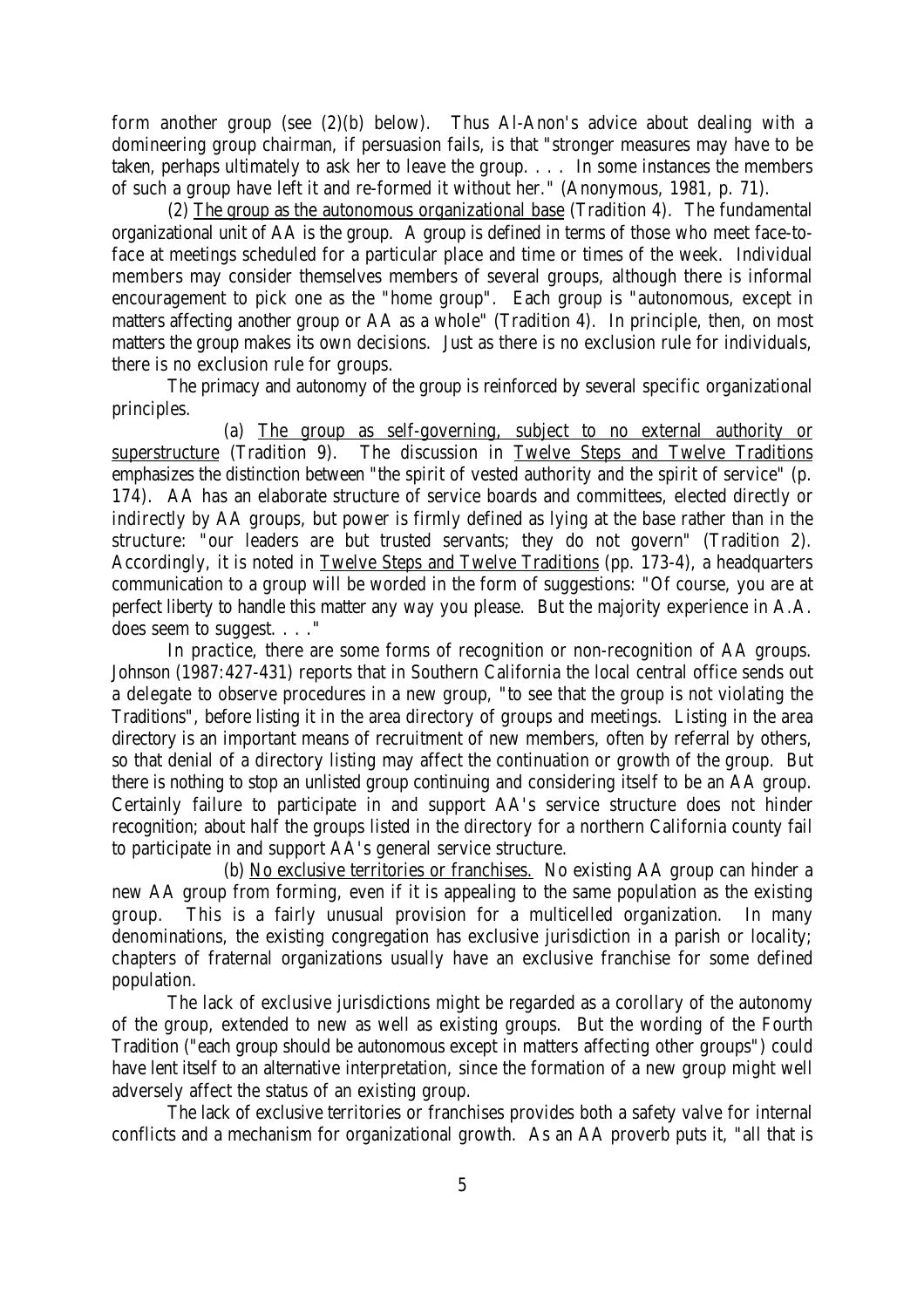needed to start an AA meeting are a resentment and a coffee-pot", reflecting that a new group often starts as the resolution of a conflict between members of an existing group. From an organizational perspective, the lack of any inhibition on forming new groups turns resentments and conflicts which might otherwise threaten group continuance into an instrument of organizational growth.

(c) The group as self-supporting (Tradition 7). Each group is enjoined to be "fully self-supporting, declining outside contributions". The expenses of the group are met from "passing the hat" during the meeting. Normally, these expenses would include rent, refreshments, literature purchases, and contributions to activities at the intergroup and general service levels. As noted above, not all groups in fact contribute to the AA structure beyond the group level. Refreshment expenses may be paid for by members separately, and the net literature expense may be small. Rental costs vary greatly from group to group; in some places, groups meet in public spaces that would not normally be charged for, though they may arrange to pay some kind of notional rent to preserve the principle of self-support. Traditionally, many U.S. groups have met in church basements and rooms, rented for a relatively small charge. In hard times and with the growth of 12-step groups, however, rents have tended to rise as churches come to view them as a significant source of income.

In the "long form" of the Twelve Traditions (Anonymous, 1953:189-192), the injunction to decline outside contributions is further spelled out: "we think that . . . any public solicitation of funds using the name of Alcoholics Anonymous is highly dangerous; . . . that acceptance of large gifts from any source, or of contributions carrying any obligation whatever, is unwise."

(3) No affiliations or distractions. The principle that groups should be self-supporting obviously supports the maintenance of a bottom-up organization, where no group is financially dependent on another or on AA superstructures. However, AA texts give at least equal emphasis in the discussions of the self-support principle to the importance of refusing fiscal support from outside AA. The principle of self-support is thus also one of several principles designed to ensure that AA maintains a singleness of purpose (Tradition 5) and a central focus on the egalitarian fellowship of the AA meeting. Likewise, the principle of external anonymity, discussed below, among its other functions helps keep AA free of imputed affiliations by breaking the link between the external commitments of individual AA members and the fact of their AA membership. Other organizational principles aimed at avoiding affiliations or distractions include:

(a) Prohibition on external affiliations and endorsements (Traditions 6 and 10). The prohibition on affiliations goes in both directions: AA groups should not affiliate with any other organization, and neither will AA allow any other groups to affiliate with it. There is de-facto a partial exception to the latter for Al-Anon, which is indeed separately organized but has long had a special relationship to AA. However, with other Twelve Step groups, AA's relationship is fully at arms-length.

While AA has kept true to its prohibition on organizational affiliation with alcohol treatment programs, this may well seem a fine distinction to a client of a "Minnesota model" or "12-Step based" treatment program. In medical and other professional perspectives on treatment for alcohol problems, AA is often viewed as an adjunct to treatment, in particular as a cheap "aftercare" program. In the numerous U.S. treatment agencies which are "12-Step based", therapists and counselors will usually be members of AA themselves, and AA-like or AA meetings in the institutional setting will form much of the substance of the treatment program. AA has thus been coopted by the U.S. alcohol treatment system to the extent where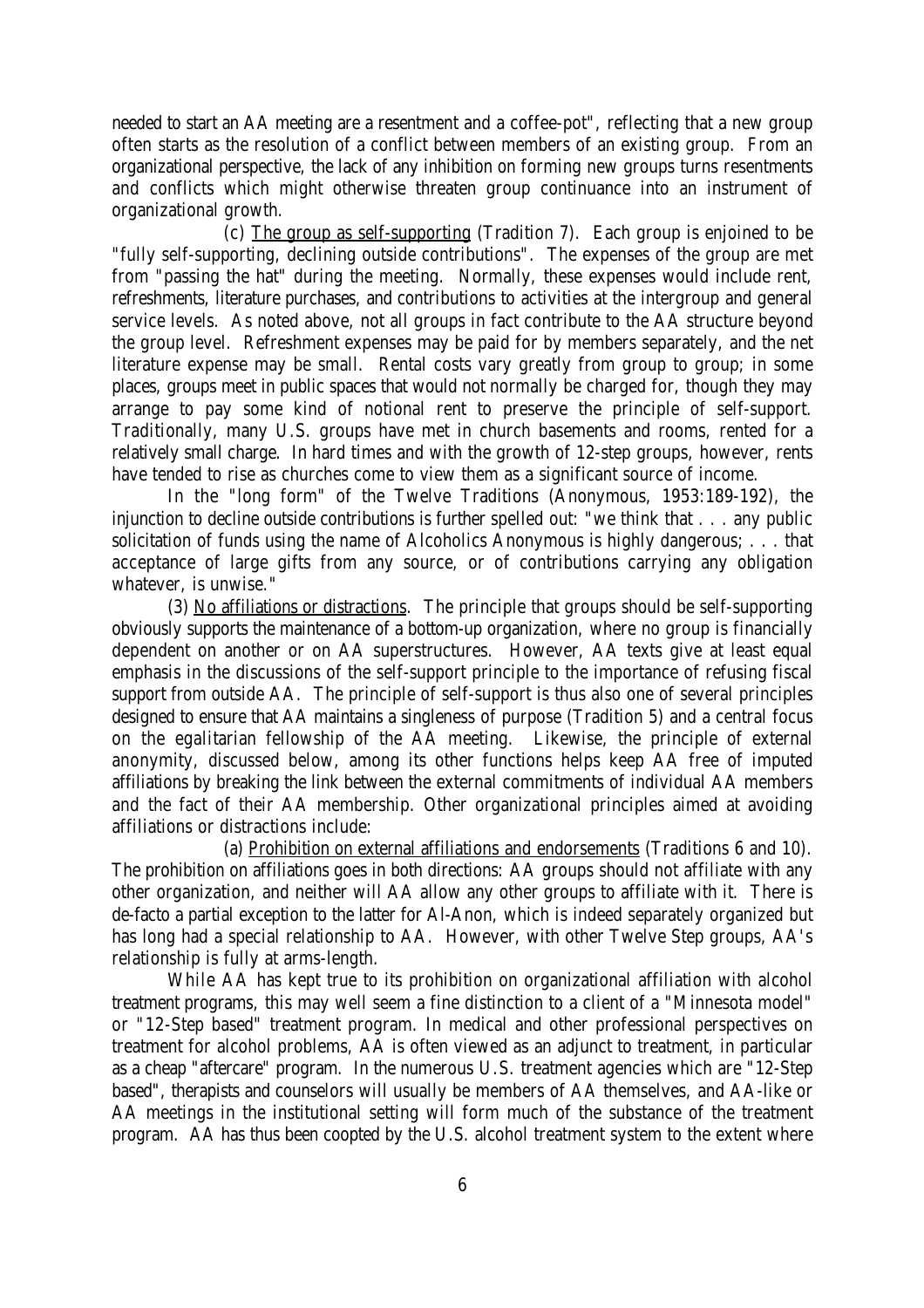the uninitiated will tend to presume an affiliation exists.

(b) Prohibition on property ownership (Tradition 6). AA groups, and AA as a whole, are enjoined from owning any real property, "lest problems of money, property and prestige divert us from our primary spiritual aim". This principle is the most radical departure from usual organizational practice in the U.S.: the greatest aspiration of a new congregation or fraternal club is normally to own its own building, and most voluntary associations would jump at such a chance. AA's rule recognizes that property issues, on the other hand, are often sources of collective and individual strife in churches and voluntary associations. In the "long form" of the Traditions, the potential utility of property to AA is recognized, but a clear organizational separation from AA itself is enjoined: "any considerable property of genuine use to A.A. should be separately incorporated and managed, thus dividing the material from the spiritual. . . . Secondary aids to A.A., such as clubs or hospitals . . . ought to be incorporated and so set apart that, if necessary, they can be freely discarded by the groups" (Anonymous, 1953, p. 190).

The most extensive exception to the prohibition on property ownership is the copyrights maintained on AA publications and the registered trademarks on AA symbols. AA's publishing effort is at one and the same time an intrinsic part of the organizational program and a substantial source of revenue which has long been used to support the costs of the AA structure (service worker wages, travel, etc.) above the group level. Preliminary data from the International Collaborative Study of Alcoholics Anonymous suggest that in North America as well as some other industrial countries literature sales account for as much as half of the total revenue of the national level of AA.

The issue of whether and how much AA's superstructure should depend on profits from literature sales has been a source of recurrent discussion in AA, leading sometimes to downward adjustments in literature prices to diminish the profits and thus the organizational dependence on them. Legal action to protect trademarks is a more recent phenomenon, and those opposing it regard it as a break with the Traditions. Thus a letter to Recovering, a San Francisco-area 12-step newspaper, comments that controversies over AA's trademark lawsuit

demonstrate the unexpected and uncontrollable problems that often result from property ownership. Why does AA own a trademark? Doesn't that ownership violate the [Traditions]? . . . Lawsuits and public controversy? That's not How It Works. (W., 1991b)

(4) Internal equality and democracy. AA texts emphasize the equal status of AA members, an equality symbolized by the expectation that each member should take on a common status identification, traditionally heavily derogated in the world at large: "my name is X, and I'm an alcoholic". In discussing leadership in the context of the Second Tradition, Twelve Steps and Twelve Traditions does acknowledge that old-timers in the movement often play a role of moral leadership, but it distinguishes between "bleeding deacons" and "elder statesmen", with the latter subordinating their personal judgement to the group decisions of the "group conscience". In line with this discussion, seniority in the movement does play a considerable part in who ends up in what position in the structure, and groups often impose a minimum length of sobriety as a prerequisite for election to office in a group, but the formal equality of AA members carries much more substantive weight than the formal equality, say, of U.S. citizens or of Communist Party members. A number of principles and procedures weigh against the build-up of hierarchy or oligarchy within AA.

(a) No professional relationships (Tradition 8) "Alcoholics Anonymous will never have a professional class", begins the discussion of the Eighth Tradition in Twelve Steps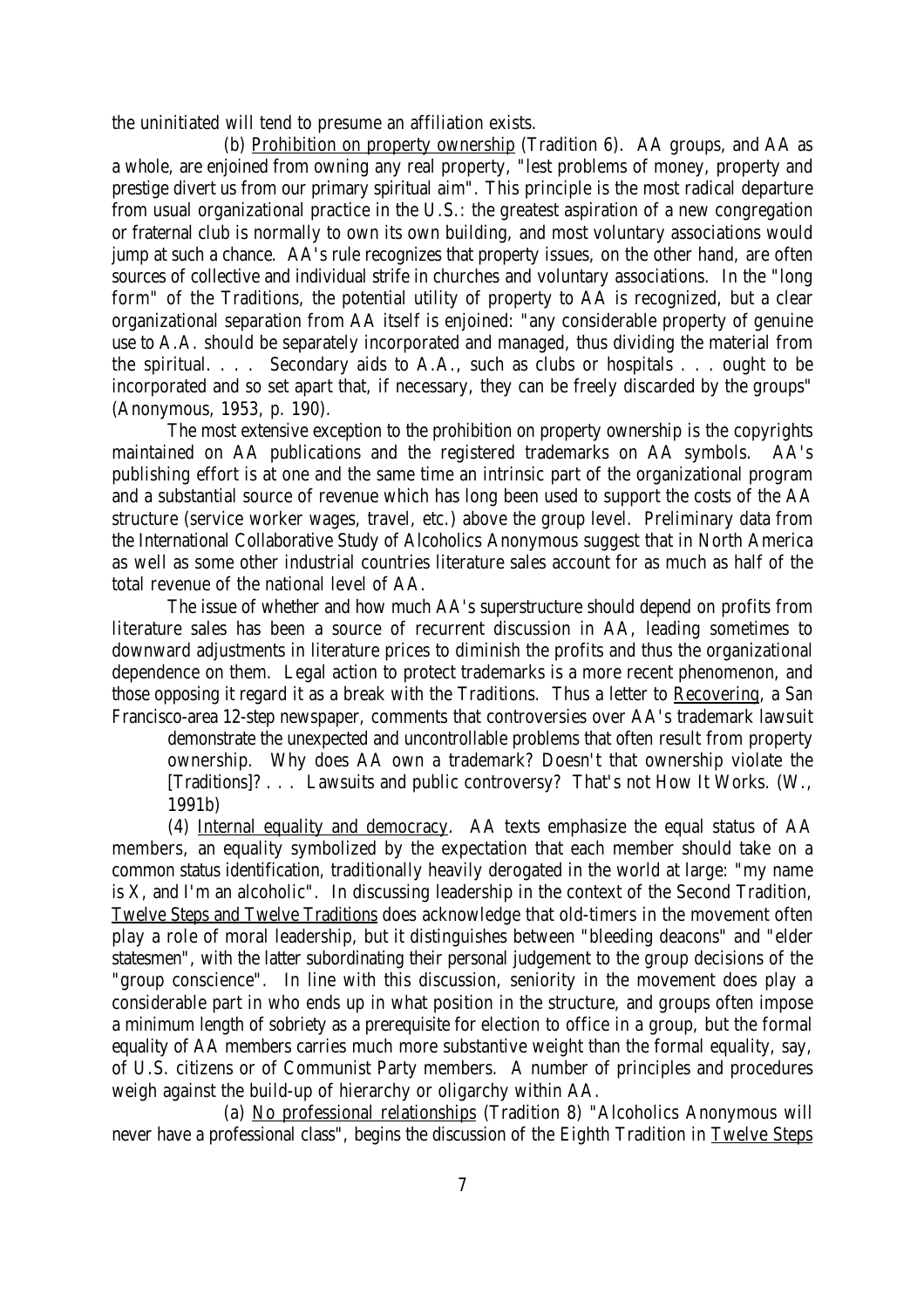and Twelve Traditions (p. 166). Although mutual help between members is at the heart of AA's practice, such help ("Twelfth-Step work") within the context of AA must not be paid for, but must be freely given. This principle, of course, radically distinguishes AA from "12- Step based" treatment agencies, in which recovering alcoholics are routinely employed as counselors. Since the 1950s and the rise of "12-Step based" treatment institutions, the complex and often blurred roles of the "Two-Hatter", the AA member who is also a professional alcoholism therapist, have been a continuing issue for concern and discussion within the AA movement. Twelve Steps and Twelve Traditions tends to emphasize the lure and distraction of money in discussing the rationale for the Eighth Tradition, but perhaps more important is its role in excluding the status relationship of professional vs. client from AA's process. Such a status relationship would fundamentally compromise the principle of equality of members.

It is curious that neither in the discussion of the Eighth Tradition nor elsewhere in Twelve Steps and Twelve Traditions is there mention of the role of sponsor, although sponsor/sponsee relationships have long been an important element of AA's practice. Instead, the reference is simply to the "twelfth-stepper". Perhaps it was felt that any reference to the sponsor role in the canonical texts would tend to undercut the norm of the equal status of members.

(b) Elected and rotating leadership. The discussion of the Second Tradition in Twelve Steps and Twelve Traditions clearly favors elections as the method for choosing group leadership, although in line with the principle of group autonomy elections are not mandated. The AA Service Manual lays out a suggested method of election to be used by group delegates, involving successive ballots to seek an absolute majority, with a drawing of lots in case of a tie. Rotation of representation and leadership is mandated in the service structure, and is recommended to groups concerning their own leadership (Anonymous, 1953, p. 191).

The principle of election of course enforces the ideology of a bottom-up structure, and the principle of rotation helps keep the leadership structure open and relatively free of oligarchy. That voting is implicitly open to all members, no matter how new, supports the ideology of equality of status of members.

Rotation and election rules within a group are in the end up to the group, on the principle that groups are self-governing. Groups clearly vary considerably in the extent to which there is in practice a regular rotation of leadership.

(c) Decisions by consensus. The only formulation concerning processes for group decision-making offered in Twelve Steps and Twelve Traditions is in the Second Tradition: "For our group purpose there is but one ultimate authority -- a loving God as He may express Himself in our group conscience". "Group conscience" in AA terminology has come to mean decisionmaking by consensus. This does not necessarily mean complete unanimity, but neither does it mean decisions by majority vote. Instead, it entails a frequently lengthy discussion in search of common denominators before the group decision is taken.

Although the Higher Power is almost omnipresent in the Steps, this is its only appearance in the Traditions. Thus, while other elements of the organizational principles are worded and justified in rational terms, the process of group decision-making is associated with the sacred and the mysterious. This is no accident: as we will further discuss, Bill W. saw "self will run riot" as the central vice of the alcoholic, and thus would have seen the subordination of the individual ego to collective interests as the stress-point in making the organization work.

As noted above, elections of officers and delegates are excluded from the principle of decision-making by consensus, although here, too, the widest possible consent is sought.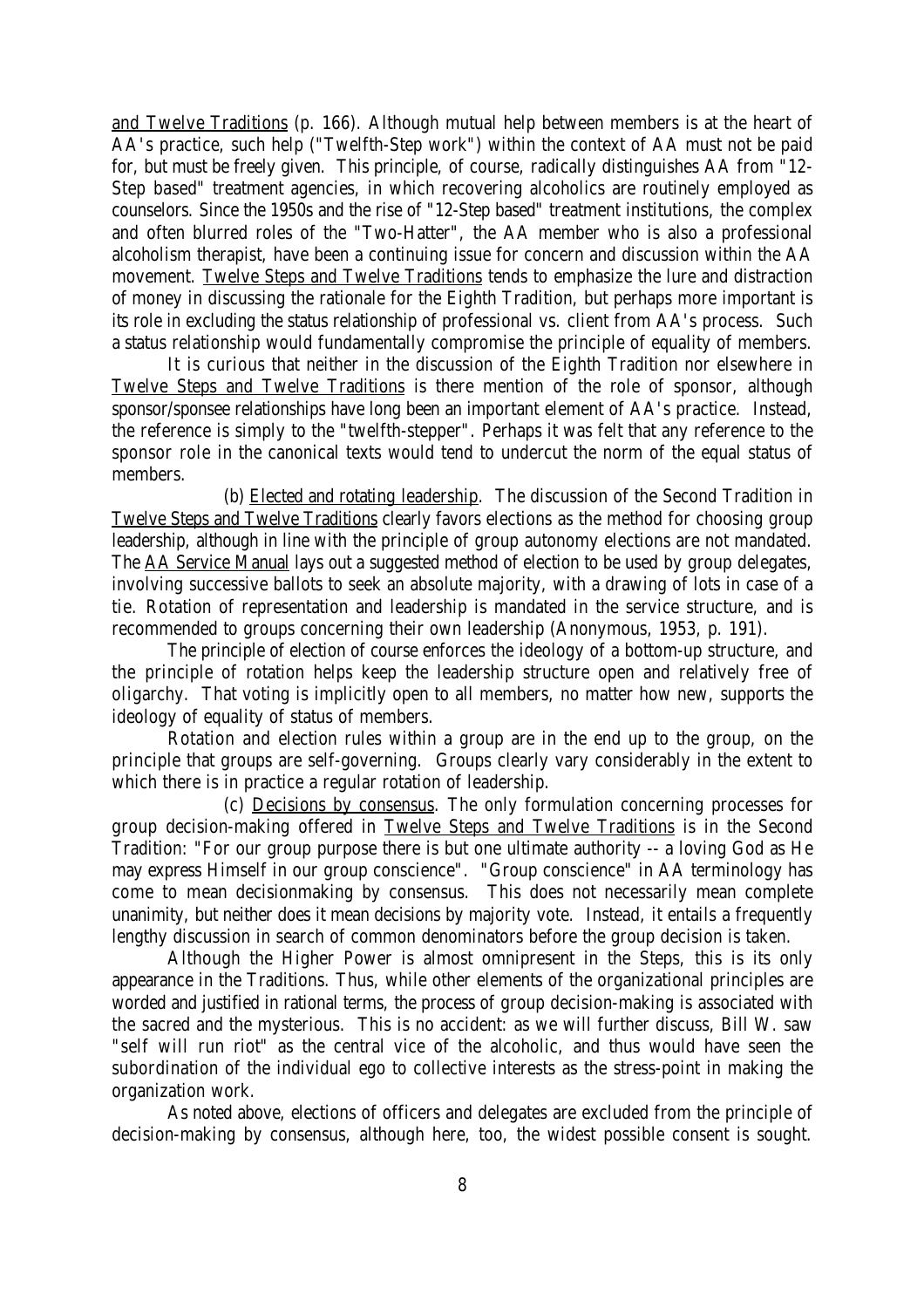Otherwise, the consensus principle is almost universally applied. But not quite. In California, at least, decisions about whether a meeting is to be a smoking or a non-smoking meeting, as consciousness changed on this issue, have sometimes come down to majority voting. Johnson (1987:443) observed two majority votes on this at successive meetings of a group, in a situation complete with meeting-stacking and other manipulations reminiscent of party politics.

(d) Internal openness -- no secrecy of process, partial anonymity. Although, as discussed below, anonymity with respect to the outside world is firmly maintained, information, including names, is relatively freely available within AA. This is partly a matter of convenience or necessity: AA groups often circulate a list of names and addresses of members to their members, as an aid to Twelfth-Step work and to organizational maintenance. Worldwide listings of AA groups and meetings facilitate visiting and networking by traveling members. But the transparency of AA as an organization and the availability of information to members is also an important means of limiting oligarchic tendencies and subordinating the service structure to members' governance.

(e) External anonymity (Traditions 11 and 12). The principle of external anonymity invoked in the organization's name is justified on several grounds. It facilitates AA's policy of "attraction rather than promotion" in public relations. As noted above, it reinforces the principle of avoiding affiliations and distractions. But it also is a crucial element in maintaining equality and democracy within AA. It is a common experience of social movements with a democratic style and a collective leadership that these principles are inexorably undermined by the results of media attention to the movement. Reporters and authorities want to deal with leaders, preferably as few as possible, and a spokesperson for the movement soon becomes a celebrity. The enhanced status in the outside society tends to be reflected back into the organization's internal processes. An oligarchic leadership for the movement can thus be created not by internal but by external processes. Again, the ideological emphasis on individual egoism as a main problem for alcoholics may have tended to underline the special importance of anonymity in an organization of alcoholics. Certainly, AA as an organization struggled with and over the anonymity principle in its early days, and the principles enunciated in the 11th and 12th Traditions were hard won.

## AA, Individualism and Modernity

AA came into being in a culture and a social class fond of quoting the verse, "I am the captain of my fate, I am the master of my soul". Success and happiness were defined, particularly for men, as things one created for oneself, and as things which would be attained by hard work and utmost attention to duty. To give it labels, it was a cultural milieu characterized by radical individualism and by a belief in the inevitability of progress at the level of the individual as well as of the society. As feminist ideas spread in the early 20th Century and middle-class women began to make careers of their own, the ideas were increasingly applied for women, too.

In the early and middle life of the men of the founding generation of AA, with a mean birth year of 1895 (judging by the stories in 1st edition of the Big Book -- see Room, 1989), the idea of progress came in for some rude shocks. The First World War put the whole idea of the progress of civilization in doubt, although it probably did not greatly disturb the ideal of individual betterment for those who survived it in one piece. But the Depression made a mockery of the idea that hard work would bring individual success. AA was born in the depths of the depression, among middle-class men many of whose lives had also been affected by the war. Its founding generation were by then middle-aged, and often had a tumultuous marital and family history, reflecting that their generation had also been at the leading edge of a half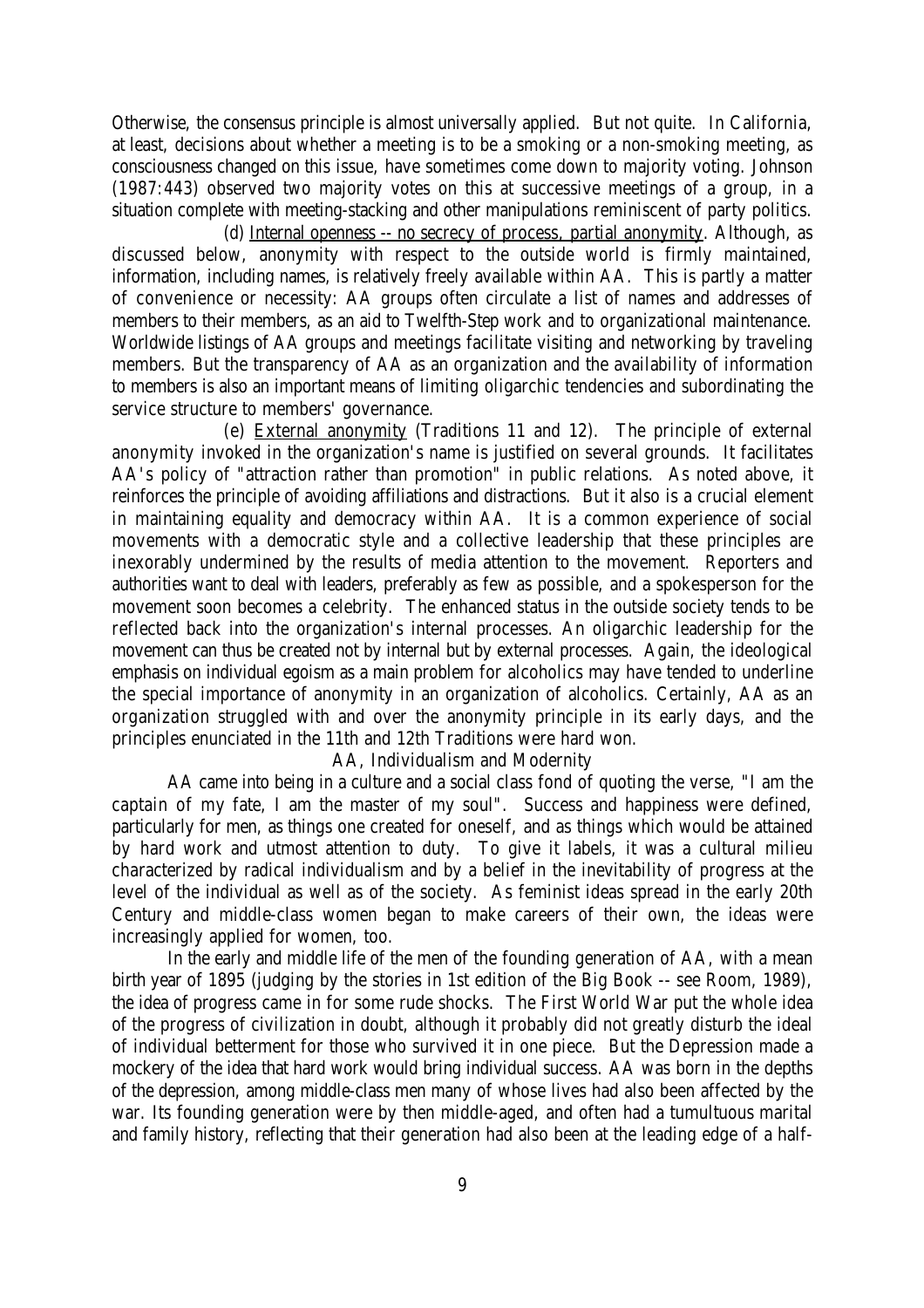realized shift from patriarchal to companionate gender relations, and had pioneered the idea of divorce as a thinkable option for the middle class.

To borrow Madsen's term (1979), at its foundation AA was indeed a "crisis cult". It arose at a moment when the boat captained by the self-directed middle-class male had run aground on the reefs -- on the conflicting realities of a structural economic depression, and of an increasing willingness of women to contemplate (at least) kicking out their men.

As Levine (1978) has argued, the particular focus on alcohol as the destroyer of the dream was a well-worn groove in the culture. As an explanation of personal failure in a nolonger-Calvinist culture committed to redemption and to second chances, drinking had the wonderful feature of being externalizable. The bottle could be cast away, and the dream restored. In a generation committed from youth to heavy drinking as a symbol of revolt against "Victorian morality", it is no accident that the crisis cult coalesced around alcoholism.

But AA took on a larger agenda than simply stopping drinking -- perhaps it had to, since what came with Repeal had made stopping drinking more complicated than avoiding the bootlegger. What AA took on was nothing less than the ideology of radical individualism and the patterns of thinking that sustained it. For in the new social conditions, the ideology was no longer sustainable -- it had become a "soul-sickness".

AA took the individualist ideology on at the level of ideology. This is what lies behind Bill W.'s singling out of pride, of egoism, of "big-shot-ism" above all other vices of the alcoholic, and behind his failure to mention self-confidence among potential virtues (Anonymous, 1953). To get anywhere in the new circumstances, one had to deflate the ego, to abandon the notion that "I can do it for myself". But if one could not do it for oneself, where was the responsibility for its happening to lie? One answer was to rely on a professional. But professionals have limited mandates. A doctor may agree to take on responsibility for treating a disease, but cannot take responsibility for one's life. A second answer is to rely on a social group -- perhaps on AA itself. Synanon, for instance, adopted this solution, with eventually disastrous results. This answer might solve the problem for the foot-soldier, but it did not solve it for the group's leaders. AA chose a third answer: the responsibility should be given to a "Higher Power". Functionally, the Higher Power solution removed the burden from the individual, without transferring it either to another person or to an institution.

AA's particular form of the "Higher Power", however, came from radically individuated Protestant traditions: this was a Higher Power characterized by the individual him/herself and speaking unmediated to the individual. Like a homeopathic remedy, the cure for the pathology of individualism itself was drawn from individualist thinking. The focus on pride as the besetting vice, on surrender, and on a Higher Power can all be seen as antidotes to the ideology of radical individualism.

AA also took the individualist ideology on at the level of ways of thinking, attacking the legitimacy of offering reasons for behavior, particularly when they are offered as justifications. The idea that an individual's actions should be justified by an individual-level set of reasons only makes sense in an individualistic world-view. The modern middle-class adult has spent many years in school learning what are acceptable reasons to offer where one's interests are at stake. With greater education, one becomes more adept at offering the proper reasons for what one is doing, ones which do not, for instance, sound racist or sexist. "Consciousness-raising" to a considerable degree is a matter of efforts to change the acceptability of particular rationales in everyday discourse. AA's identification of reasons as suspicious, and of justifications as erroneous thought, can be seen as an attack on individualist,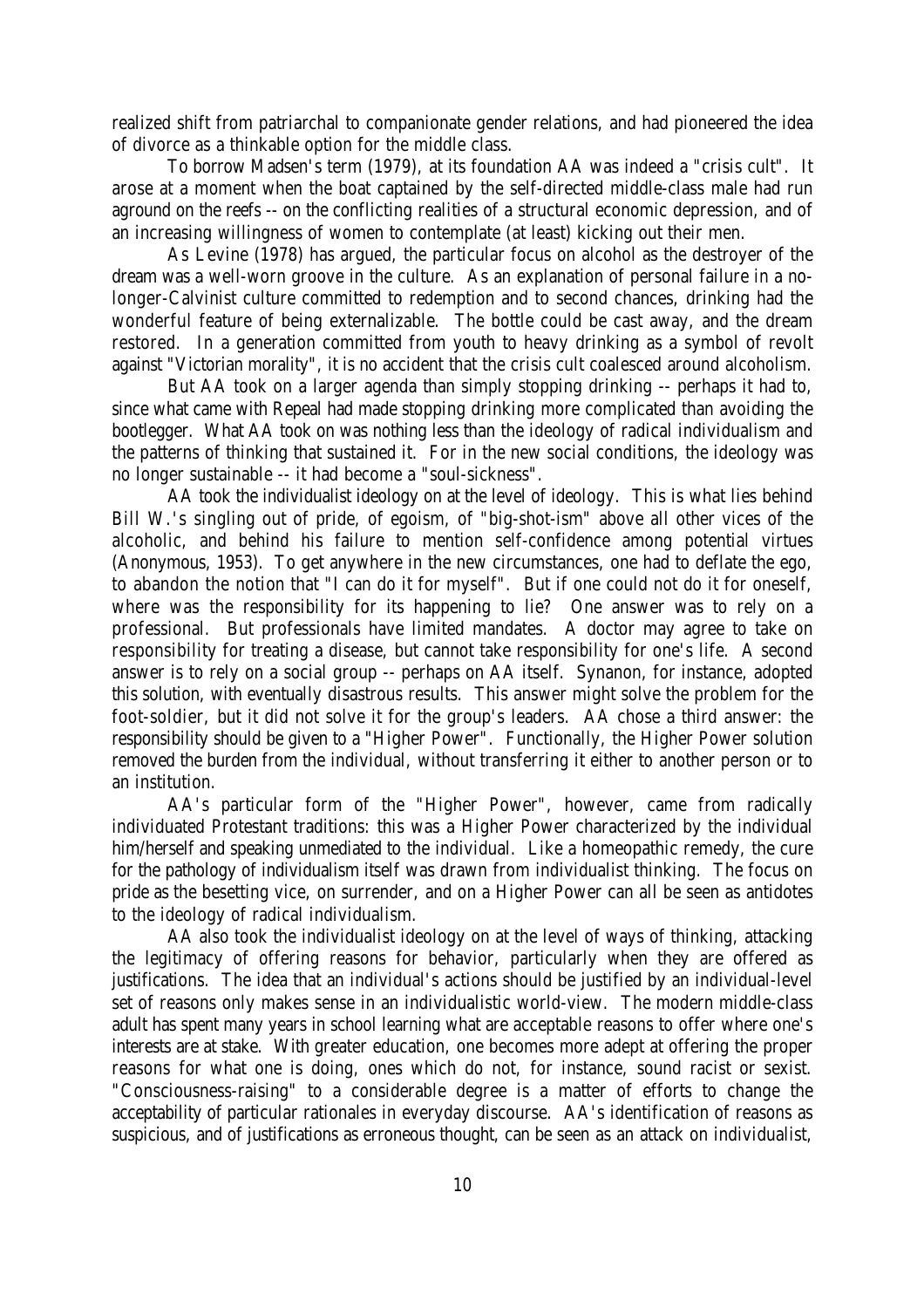self-regarding habits of thought and talk. Thus Bill W.'s discussion (Anonymous, 1953) focuses on pride and its correlates as the underpinning which invalidates justifications.

Thirdly, AA took individualism on at the level of practice and organization. In this arena, its attack took many forms -- but again, there was often an individualist cast to the remedies for the pathology of individualism. The Twelfth Step taught the duty of helping others even when it was trouble to oneself, but noted that this was really the best, perhaps the only effective, way of helping oneself. The sponsor system built strong links between individual members, but sponsorship was left as a matter for the two individuals involved, rather than for central direction. Most obviously, the AA structure of non-hierarchical relations and of regular meetings as a central element of the program built a sense of community and sought to subordinate the individual will to the collective conscience ("our common welfare should come first").

It has long been fashionable for sociologists to focus on the individualism in American life (e.g., Bellah et al., 1985), but there is also a strong communalist countertheme in American history. Much of AA practice and organizational structure borrowed from or reinvented older forms in the culture. The Quaker meeting offered a model of a nonhierarchical meeting composed of personal testimonies -- and of a decision rule of substantial consensus rather than majority voting. Protestant denominations with "congregational polity" -- the wing of the Reformation which had radically dismantled hierarchical governance - offered examples of acephalous organization, with anyone allowed to set up a new congregation. Fraternal organizations such as the Masons, the Oddfellows, and the temperance fraternities, all of which flourished greatly in late 19th-century America, offered models of mutual-interest groups with a strong emphasis on regular meetings and on fellowship, and in some cases on secretiveness with respect to the outside world. Since the time of de Tocqueville's observations of the early temperance movement, the United States has been a society of meeting-goers, of voluntary organizations arising spontaneously and autonomously for a myriad of purposes. Whether in student governments in school or college, in New England town meetings, in congregational business meetings, or in professional conventions, middle-class Americans, and many working-class Americans also, have considerable life experience with collegial meetings with regular meeting-times, set rules of order allowing challenges from the floor to any "railroading", and a regular rotation of meeting organizers. AA was able to draw on this unnoticed reservoir of cultural experience as its traditions developed.

What is perhaps most unusual about AA in this cultural context is its decision about collective property -- that its meetings would not own any substantial collective property (distinguishing it from church congregations and many fraternal organizations) and would not hold any franchise on a territory or population (distinguishing it, for instance, from Rotary). In this, AA chose to set itself apart from U.S. capitalist traditions, at the collective as well as individual level. Again, Bill's discussion of the rationale and experience behind the Sixth Tradition is in terms of counteracting the individualistic egoism of alcoholics -- "nearly every one of us had wished to do great good, perform great deeds, and embody great ideals. We are all perfectionists who, failing perfection, have gone to the other extreme and settled for the bottle and the blackout" (Anonymous, 1953, p. 156).

The general burden of the argument above is that AA is, in many complex and often ironic ways, a movement entwined with modernity, both in ideology and practice (compare argument in Kurtz, 1979, p. 216 etc.). At the obvious level of its characterization of its opponent as alcoholism, it depends for the logic of its existence on a conception of drinking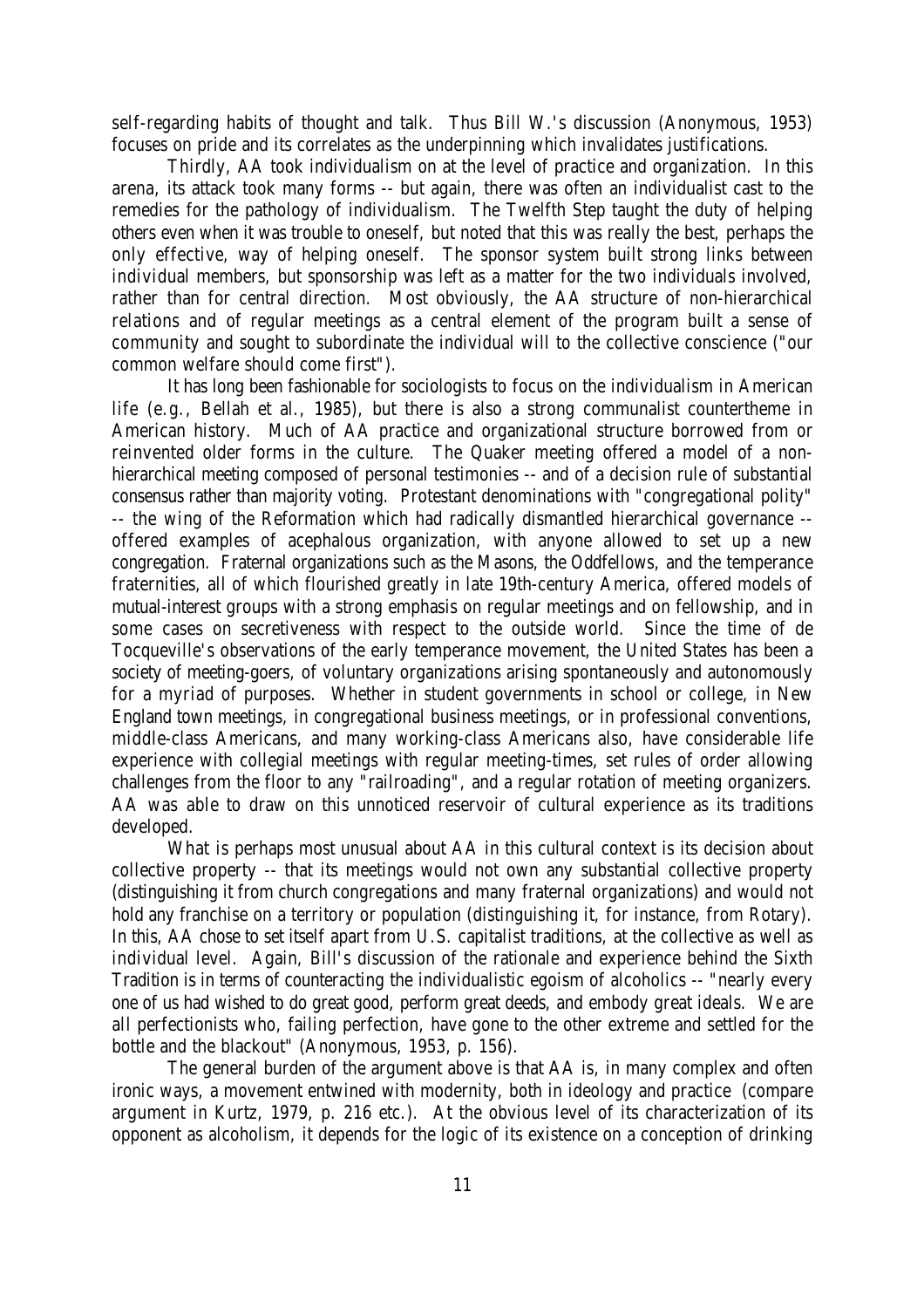deviance arising after Foucault's "shift of gaze" in the early 19th century (Levine, 1978). At a deeper level, its attack on pathologies of individualism, and particularly on egoistic pride, makes sense particularly in societies (or sections of societies) with a radically individualist ideology. If we find AA growing successfully in milieux outside these limits, we may hypothesize that AA's ideology there will have shifted considerably from its origins.

AA is also entwined in modernity in its solutions to the problems it takes on. It asks that the newcomer act and think individualistically -- in defining for him/herself a Higher Power, in finding a suitable meeting and sponsor, in speaking up about his or her own experience. It offers organizational forms and traditions which assume a democratic culture and, to some extent, urban rhythms of life. In throwing their weight towards the collectivist side of modern traditions, AA's methods often take for granted aspects of an individualist frame of thought.

In the context of North America, AA can be seen as a corrective to pathological aspects of the culture of individualism. But in a wider world context, its cultural thrust is more equivocal. In contexts such as Central America, AA may be the carrier of modernity, and may be on the leading edge of the introduction of individualist habits of thought and action into the culture.

The Future: AA and the Emergence of a Generalized 12-step Consciousness

In the course of the 1980s, many of those who participated in Alcoholics Anonymous and other 12-step groups came to think of themselves as members of a more general phenomenon, a "12-Step movement" or a "recovery movement" transcending AA or the other particular groups which they attended (see Room, 1992). This shift in consciousness came in the wake of the growth of the Adult Children of Alcoholics (ACOA) movement, which got under way in the early 1980s. The shift may have been associated with the personal odysseys of many ACOA members. Some, for instance, moved on from the ACOA movement to AA as they became concerned about their own drinking, and then to Women Who Love Too Much groups or Sex and Love Addicts Anonymous groups as they moved to do something about their current pattern of relationships.

A conviction on the part of growing numbers of people that they were multiply addicted was probably a precondition for moving towards a general 12-step consciousness. The conventional recourse has been to attend a different 12-step meeting for each problem, often tackling the problems one at a time so that the individual's group membership is serial or cumulative. But many seem to find this problematic: "if I deal with my codependency at one meeting, my addiction at another, my abuse issues at yet another, where, when and how do I put it all together?" (W., 1991a). No formal response to this problem has yet emerged, although it is reported that "there are unofficial `All Anonymous' meetings where sharing on any addiction is allowed. There are unofficial Twelve Step meetings where those from many programs gather for step study and don't discuss individual diseases" (M., 1991).

Undoubtedly some members of AA would welcome a unified organizational form that reflected a generalized 12-step consciousness. This is unlikely to emerge from AA or other condition-specific 12-step groups themselves, however, if only because of their polity. Grouplevel consensus decision-making, with little in the way of a hierarchical decision-making structure, is about the most conservative possible form of organization: innovation can be effectively blocked by a small minority at multiple levels. Neither a solution in which AA expands its scope to cover other problems, nor one in which there is a substantial merger of associations, seems at all likely. If a unified 12-step fellowship were to emerge, it would probably be as a new organization which gradually drew strength away from existing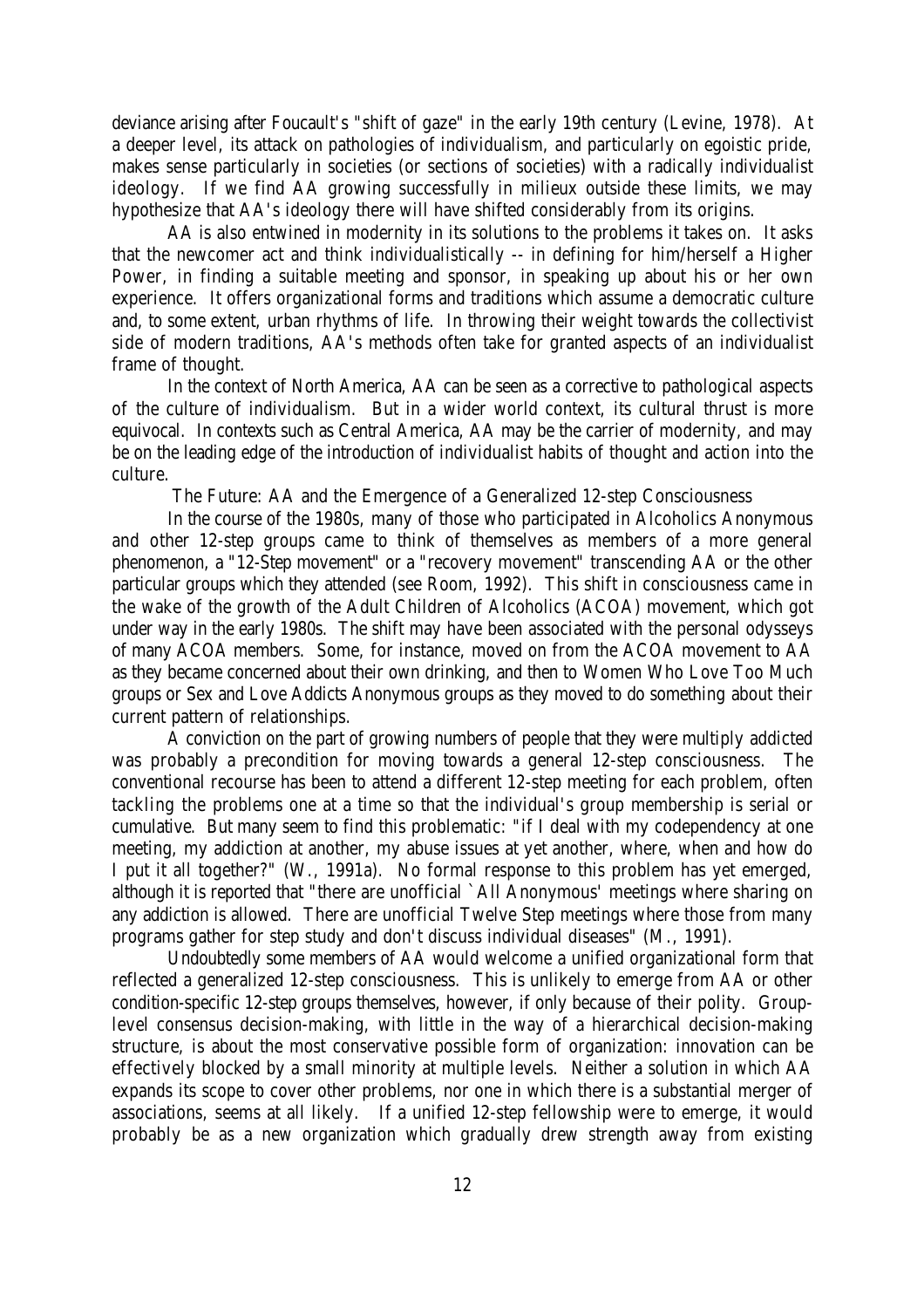fellowships.

A more likely scenario for greater unification is in terms of a continuation of present trends: of the growth of facilities formally outside the 12-step groups but providing services across associations. Clubhouses serving a variety of 12-step groups, newspapers like Recovering, sections on "recovery" in bookstores, and 12-step stores, cruises, and conferences serving all in the "recovery community" are already well established. The commercial impulse which often takes over outside the associations themselves dictates appealing to the widest possible market.

The movement towards a generalized 12-step consciousness complicates personal and social responsibilities: instead of having a master status as an "alcoholic" or "overeater", and organizing oneself around recovering from that addiction, increasingly one is expected to examine and feel responsible for a wide variety of addictive behaviors. This shift in part lies behind the decline of smoking in California AA meetings; even the totemic coffee-pot has come under increasing scrutiny. One letter to Recovering complains about what the author calls "12-step bashing": the Overeaters Anonymous member, for instance, who tells "the recovering alcoholic that he or she is not really sober if they still drink coffee, eat sugar, or smoke" (G., 1991). At an institutional level, Recovering has felt constrained to limit its advertising to events or behaviors which would not feed any of the recognized addictions of its readers (Atkins, 1989/90). The ideology of "codependence", which subjects to scrutiny any behavior that might be seen as enabling another's addiction, conflicts with the traditional AA live-and-let-live ideology.

There is also a deeper conflict between general 12-step movement ideology and some strains of the ACOA movement, as some Recovering correspondents have noted (B., 1991). Locating the source of one's life problems not in one's own behavior but in family processes around another's behavior, ACOA ideology encourages self-reliance, self-regard and indeed putting one's own interests first. The emphasis on giving up trying to control another's behavior was there from the beginning of Al-Anon, but before the 1980s it was applied in the context of family dynamics, rather than to life in general. Now the ideology has been generalized, often in the concept of "codependency" -- "a general tendency toward being too other-directed". Alongside the various strands of the ACOA movement, Co-Dependents Anonymous, which began at the end of 1986, had grown to 1600 meetings by mid-1990; an observer wondered: "Is CoDA what we've all been waiting for, an opening to the general population, the 12-step program for everybody?" (W., 1990).

Such an ideology is, of course, quintessentially individualistic, and putting it into practice tends to undermine any altruistic or community-building behavior. The ideology thus potentially subverts important features of 12-step groups -- 12th-stepping, sponsorship, and the empathy and service ethics -- features which are, in fact, the most crucial for institutional survival.

The ideology of the coalcoholism and codependency movements holds further hidden conflicts with AA's original ideology. Where AA members are taught to be suspicious of any rationalizations of their behavior ("your best thinking got you here"), the "co" movements start from a rationalization and interpretation of one's own behavior in terms of external factors - the behavior of others. In emphasizing the effects on one's current life of patterns in the family of upbringing, the ACOA movement chooses a psychodynamic view of life problems, akin to the psychoanalytic views of the 1930s (Roizen, 1977), as opposed to AA's more phenomenological view . Hand in hand with this epistemology, the thinking of the "co" movements is much more heavily dominated by professional therapists. The central texts of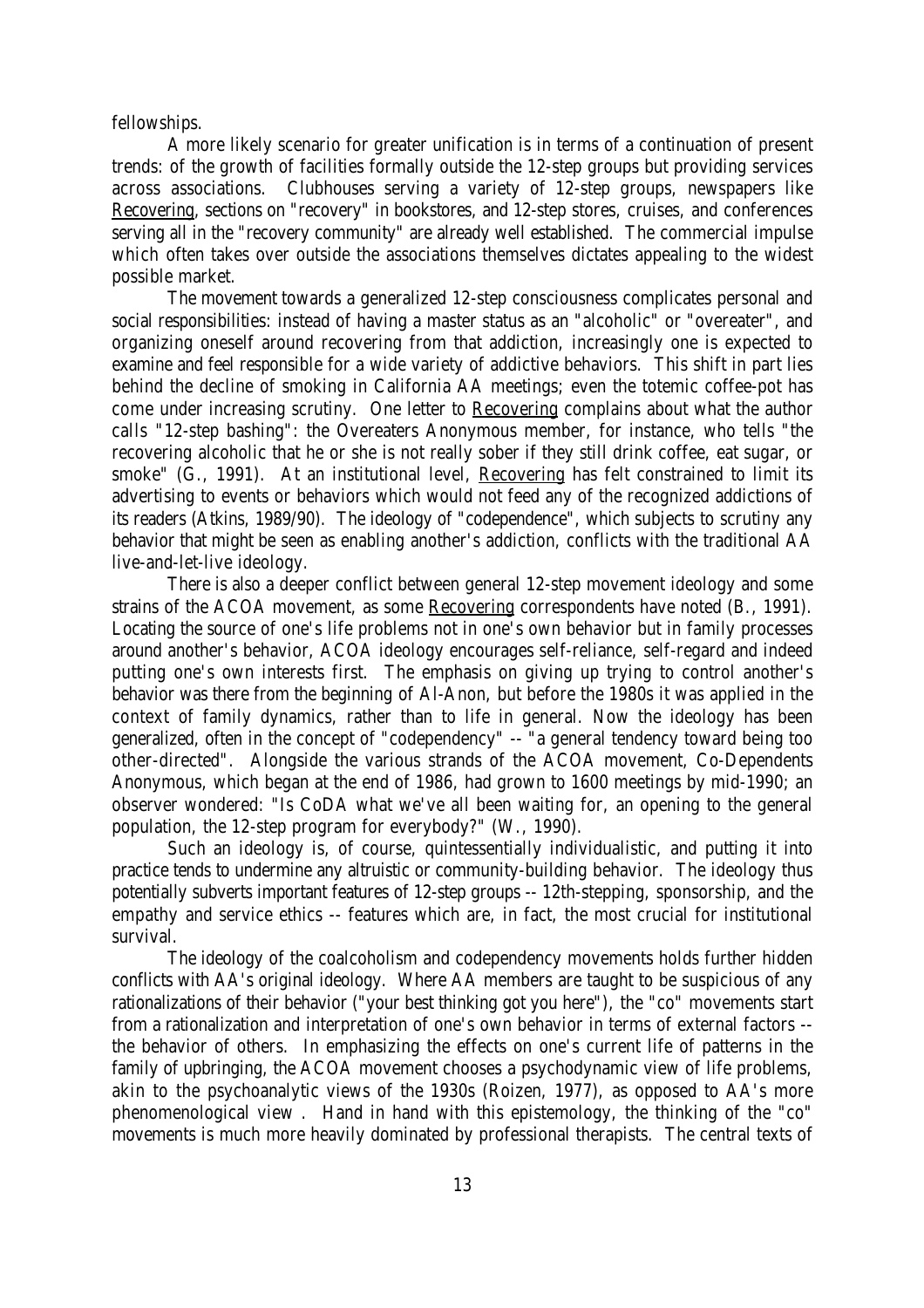the movements are not anonymously compiled, but are written by therapists who have acquired a celebrity status. Some groups, such as Robin Norwood's Women Who Love Too Much groups, are organized explicitly around the writings of a particular therapist. Quite a few "co" groups have deviated from 12-step practice in having a professional-led or hierarchical structure.

We might therefore guess that 12-step groups built around codependency concepts will not find it easy to maintain themselves as self-governing nonhierarchical organizations. But the influx of codependency ideas may also weaken AA itself. This may be part of the explanation of some recent reports of attenuation of AA 12th-stepping traditions (see Room, 1992), and of the finding in a study of AA in Marin County (Kaskutas, 1989) of increasing difficulties in getting people to fill the minimum service positions to keep meetings operating. The attractive power of the movement is likely to lessen if its meeting structures and processes weaken.

All movements, in any case, eventually reach a saturation point, where they have exhausted the population pool from which they draw. Usually, the high-water mark of a movement is still only a small fraction of all those who were eligible. From this point of view, AA may be approaching saturation in the U.S. Comparing the 9% of the U.S. adult population who have ever attended an AA meeting with the one-fifth or so who ever drank at all heavily, we might guess that the upward curve of AA membership in the U.S. cannot long continue. As a whole, the broad spectrum of 12-step groups must be seen as further from saturation, but it is worth keeping in mind that already about as many U.S. adults went to a 12-step group in the last year as went to any kind of psychotherapist or counselor.

Against this, it must be noted that each stage in AA's growth could hardly have been predicted before it occurred. It would have been a brave observer of AA before 1939 who would have predicted its take-off in the early 1940s. A commentator in the 1950s might well have concluded that AA was associated with a particular age-cohort, and would dwindle like, say, the Women's Christian Temperance Union as its founding generations aged and died. A social analyst in the 1970s might have predicted that AA's organizational vitality would be sapped by the growth of public and private alcoholism treatment institutions. An observer in the 1980s might have expected recruitment to AA to decline in parallel with the fall in U.S. per-capita consumption after 1981. So far, AA has confounded any such predictions, growing to become a pervasive influence in American life, with an expanding presence also on the world stage. When the history of the 20th century is written, AA will be merit discussion, not only for its influence in the specific field of alcohol problems, but also for its influence as a general organizational model -- a model of how mutual help efforts can be workably organized on a nonhierarchical, nonprofessionalized and flexible basis.

#### **Author's note**

This paper draws on drafts written for the International Collaborative Study of Alcoholics Anonymous and thus reflects the shared thinking of participants in that study. Parts of the paper were drafted at the Alcohol Research Group, Medical Research Institute of San Francisco; preparation of these were supported by a National Alcohol Research Center grant from the U.S. National Institute on Alcohol Abuse and Alcoholism. The paper was completed at the Addiction Research Foundation of Ontario. Opinions expressed are those of the author alone.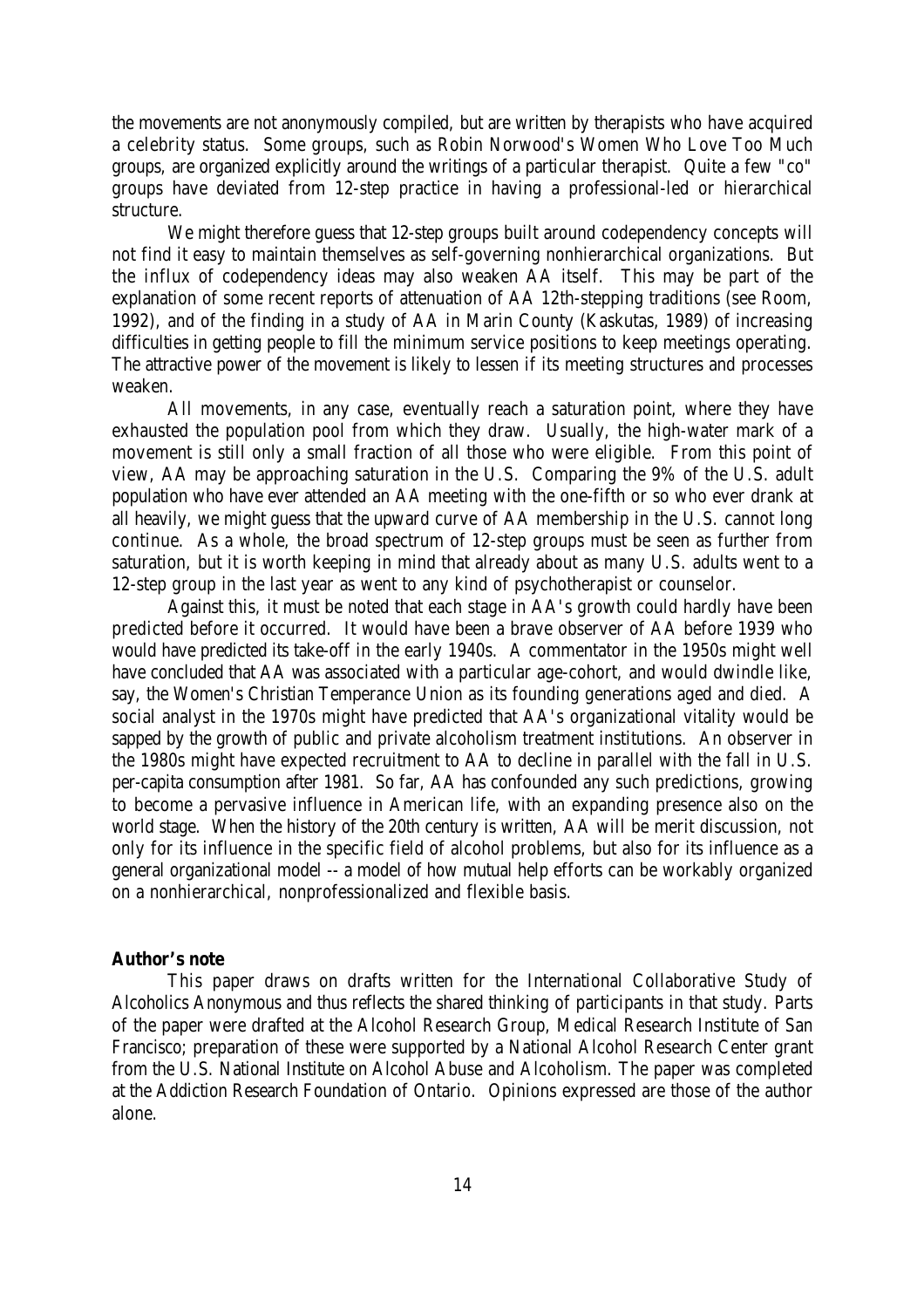#### **References**

A generation faces alcoholism. (1987, August 10). San Francisco Chronicle, p. 8.

- Anonymous. (1981). Living with an alcoholic with the help of Al-Anon. New York: Al-Anon Family Group Headquarters (10th printing).
- Anonymous. (1953). Twelve steps and twelve traditions. New York: Alcoholics Anonymous World Services.
- Atkins, L. (1989/90, Dec./Jan.). Editor's desk, Recovering, p. 4.
- B., B. (1991, August). [letter to editor], Recovering, pp. 4, 6.
- Bellah, R., Madsen, R., Sullivan, W.M., Swidler, A., & Tipton, S.M. (1985) Habits of the heart: Individualism and commitment in American life. Berkeley and Los Angeles: University of California Press.
- Bloomfield, K. (1988). Beyond sobriety: The cultural significance of Alcoholics Anonymous as a social movement. Unpublished working paper, University of California, Berkeley, California.
- Bufe, C. (1991) Alcoholics Anonymous: Cult or cure? San Francisco: See Sharp Press.
- G., P. (1991, September). [letter to editor] Recovering, p. 4.
- Johnson, H. (1987). Alcoholics Anonymous in the 1980s: Variations on a theme, Ph.D. dissertation, University of California at Los Angeles.
- Kaskutas, L. (1989). A study of Alcoholics Anonymous in Marin County. San Rafael: Marin Institute for the Prevention of Alcohol and Other Drug Problems.
- Kurtz, E. (1979). Not-God: A history of Alcoholics Anonymous. Center City MN: Hazelden Educational Services.
- Leach, B. & Norris, J.L. (1977). Factors in the development of Alcoholics Anonymous. In: B. Kissin & H. Begleiter (Eds.), The biology of alcoholism: Vol. 5: Treatment and rehabilitation of the chronic alcoholic (pp. 441-543). New York and London: Plenum.
- Levine, H.G. (1978). The discovery of addiction: Changing conceptions of habitual drunkenness in American history, Journal of Studies on Alcohol 39, 143-174.
- Madsen, W. (1979). Alcoholics Anonymous as a crisis cult. In: M. Marshall (Ed.), Beliefs, Behaviors, and Alcoholic Beverages (pp. 328-388). Ann Arbor: University of Michigan Press.
- Mäkelä, K. (1990, October 10-11). AA as a social movement. Paper presented at a conference on popular mass movements and the society in 2010, Espoo, Finland.
- Michels, R. (1958). Political parties: A sociological study of the oligarchical tendencies of modern democracy. Glencoe, Ill.: The Free Press.
- Peterson, J. (forthcoming). The international origins of Alcoholics Anonymous, Contemporary Drug Problems.
- Roizen, R. (1977). A note on alcoholism treatment goals and paradigms of deviant drinking, Drinking and Drug Practices Surveyor 13, 13-16.
- Room, R. (1989). Alcoholism and Alcoholics Anonymous in U.S. films 1945-1962: The party ends for the "wet generations", Journal of Studies on Alcohol 50, 368-383.
- Room, R. (1992). "Healing ourselves and our planet": The emergence and nature of a generalized twelve step consciousness, Contemporary Drug Problems, forthcoming.
- Room, R., & Greenfield, T. (1991). Alcoholics Anonymous, other 12-Step movements and psychotherapy in the U.S. population, 1990, Working Paper F281. Berkeley: Alcohol Research Group, Medical Research Institute of San Francisco.
- W., C. (1990, May-June). ACA vs. CoDA, Changes, p. 9.
- W., M. (1991a, June). Left-handed non-smoking pagan AA meeting here tonight!,